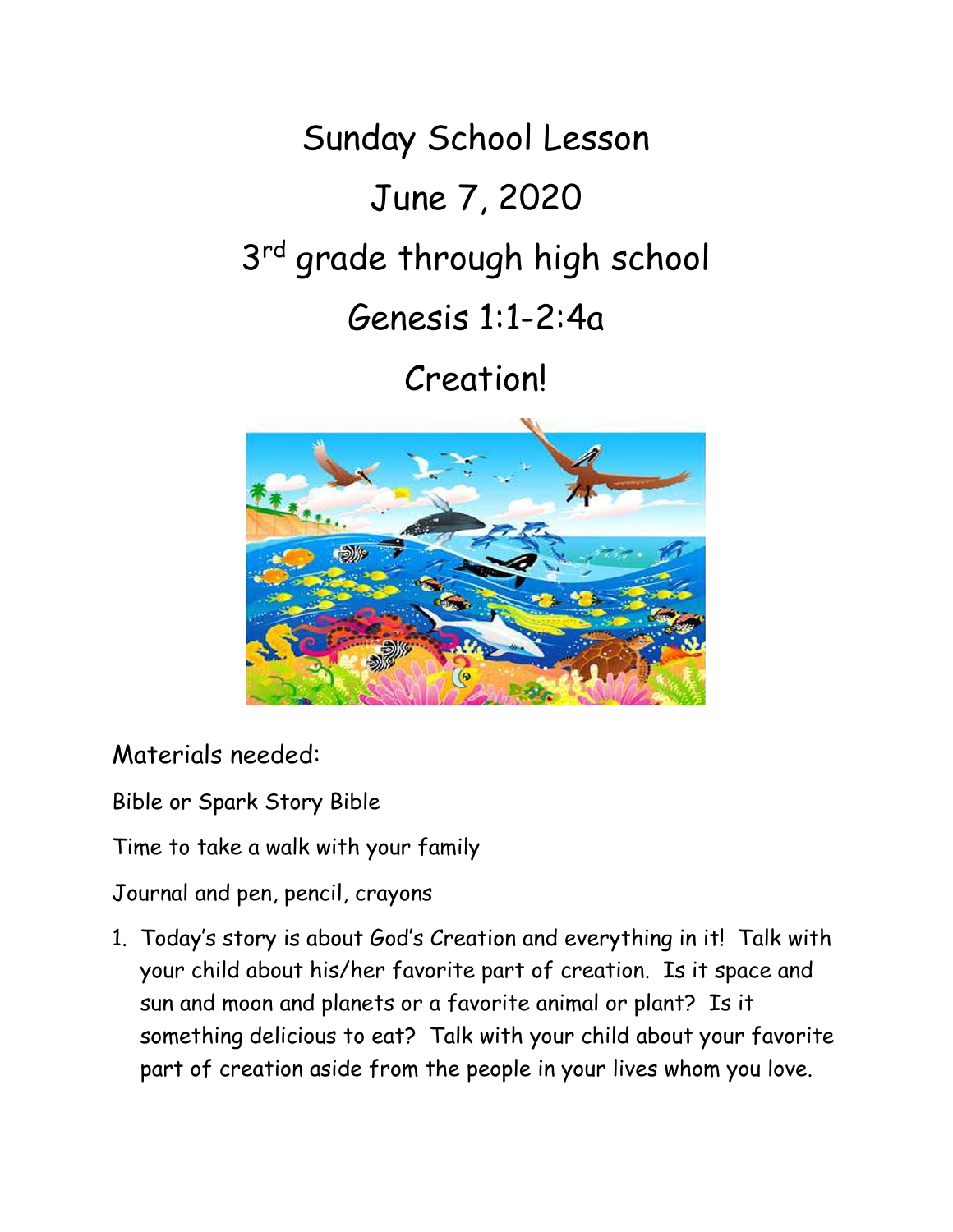- 2. Read the Story "Creation" to your child or with your child found in Genesis 1:1-2:4a and on page 2 of the Spark Story Bible. You can also hear Mrs. Nonnemacher tell the story on our Light of Christ Lutheran Church Youth Facebook page.
- 3. This is the story of God creating the Earth and all of its animal and plant life. God forms the world out of his love and energy. Ask your child if she/he heard the one word that is used over and over again in this story to describe God's reaction to the things He makes. Yes, God saw all that He had made and it was very GOOD!! Talk with your child about some ways that we can help keep God's creation "good." What can your family do together to care for God's creation?
- 4. Activities to support the story:

a.Take a "Creation Walk" in your neighborhood or through a nearby park with your child. Look for signs of God's creation together. If you want to you can take a photo of the things that you see. Try to find something in each of the following categories: a. light (but do not take a photo of the sun, just mention it) b. sky c. water ( maybe a pond or creek) d. dry land e. plants and trees f. sea or water animals instead of sea creatures (ducks) g. birds h. bugs i. land animals j. people. After your walk your child may want to show the photos to a family member and explain the parts of God's creation that they found.

b. Pick one new way that works well for your family to care for God's creation. It can be to plant flowers, recycle more things, care for a person in God's creation. Try to follow through on the plan with your child.

## 5. Action Rhyme:

## **Creation Thank You!**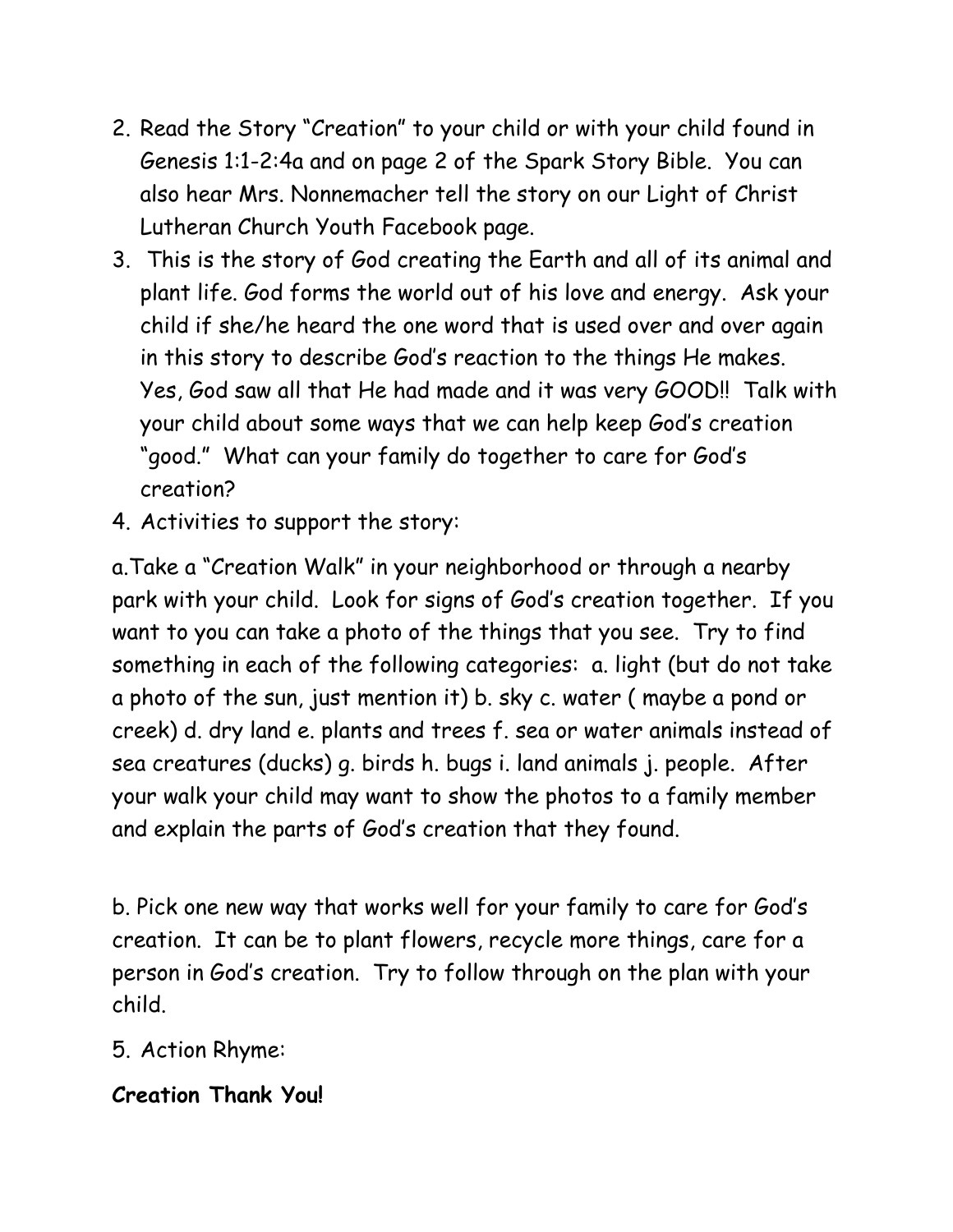**God made the sea.** (Make "waves" with arms.)

**God made the animals.** (Act like any animal- hop, growl, meow, etc.)

And God made me! (Point to self.)

**God, thank you for the sunshine.** (Same motions as above for all the verses.)

**And for the deep blue sea.**

**Thanks for all of the animals.**

**And thank you, God, for me!**

- 6. Create a Journal Entry: Title it June 7, 2020, The Creation Story! Draw or write your ideas for this story. This story also lends itself very well to drawings of all aspects of God's creation. Describe a time that you felt blessed by the beauty of God's creation. Maybe you saw a beautiful rainbow, felt so happy by having a pet, witnessed a beautiful sunrise and/or sunset, etc. Do you ever feel concern for the health of our planet? Describe or draw that experience. How can you care for God's creation?
- 7. Sing with your child:

"He's Got The Whole World In His Hands"

- a. He's got the whole world in His hands, He's got the whole world in His hands, He's got the whole world in His hands, He's got the whole world in His hands.
- b. He's got the wind and the rain………
- c. He's got families and children………
- d. He's got the whole world…………